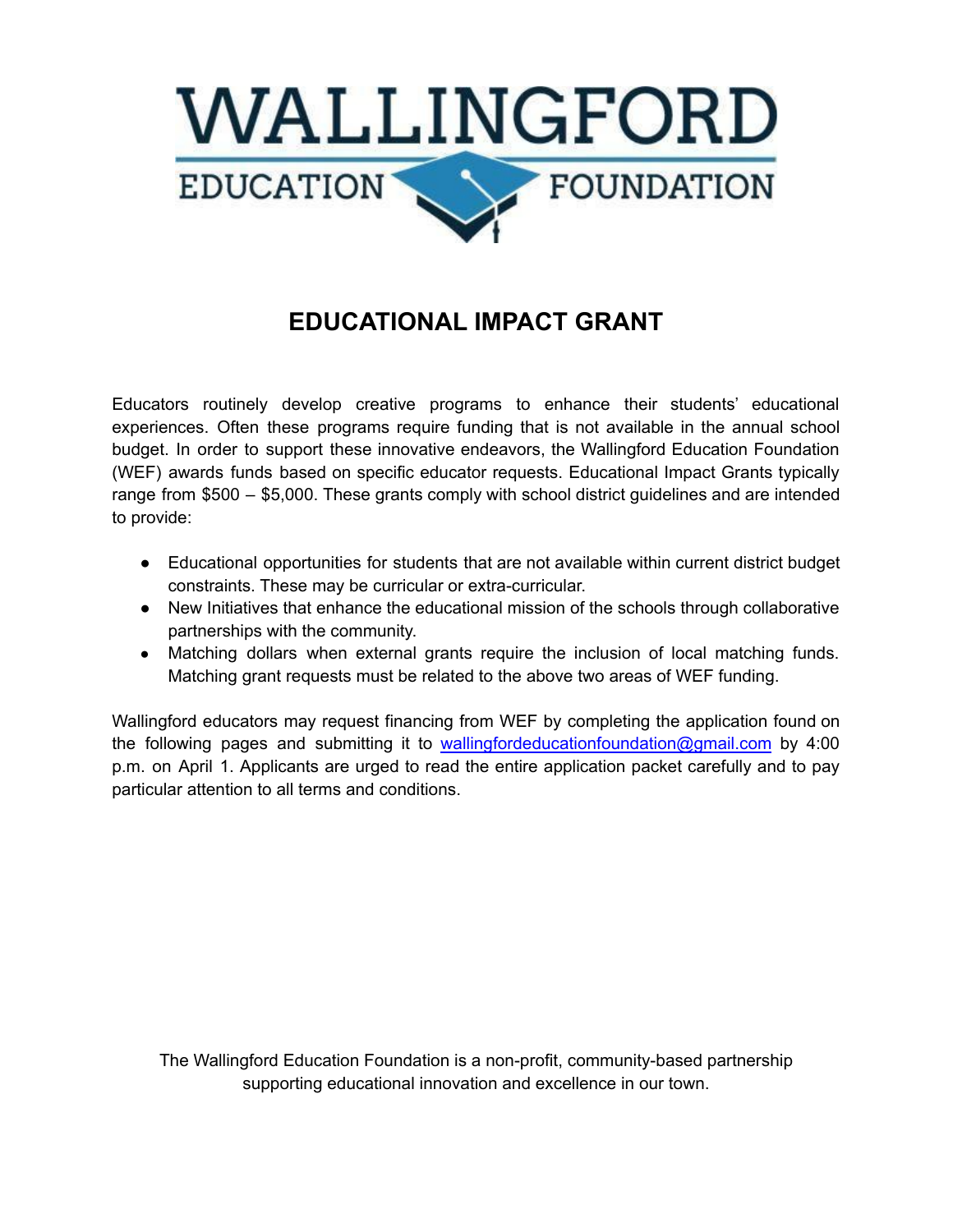## WEF EDUCATIONAL IMPACT GRANT

## APPLICATION INSTRUCTIONS

- 1. Strictly adhere to the submission deadlines. Late applications will not be accepted. Grant applications are due via email to **[wallingfordeducationfoundation@gmail.com](mailto:wallingfordeducationfoundation@gmail.com)** on or before 4:00 p.m. on April 1. You will be notified in early May regarding the status of your request.
- 2. Complete the cover page including necessary signatures. You may obtain electronic signatures from the superintendent and your principal.
- 3. Complete the application and all questions. If answering the questions on a separate sheet, please be sure to include your name and school at the top of the page as well as each question.
- 4. Read and sign the Terms and Conditions. Your signature indicates that you agree to meet the requirements of the grant including follow up activities if you are selected as a grant recipient. Electronic signature will be accepted.
- 5. Submit your signed application, cover sheet, and signed Terms and Conditions as **ONE** (1) PDF document titled with your last name followed by EI Grant to [wallingfordeducationfoundation@gmail.com](mailto:wallingfordeducationfoundation@gmail.com) on or before April 1 at 4:00 p.m.

*Questions may be directed to [wallingfordeducationfoundation@gmail.com.](mailto:wallingfordeducationfoundation@gmail.com)*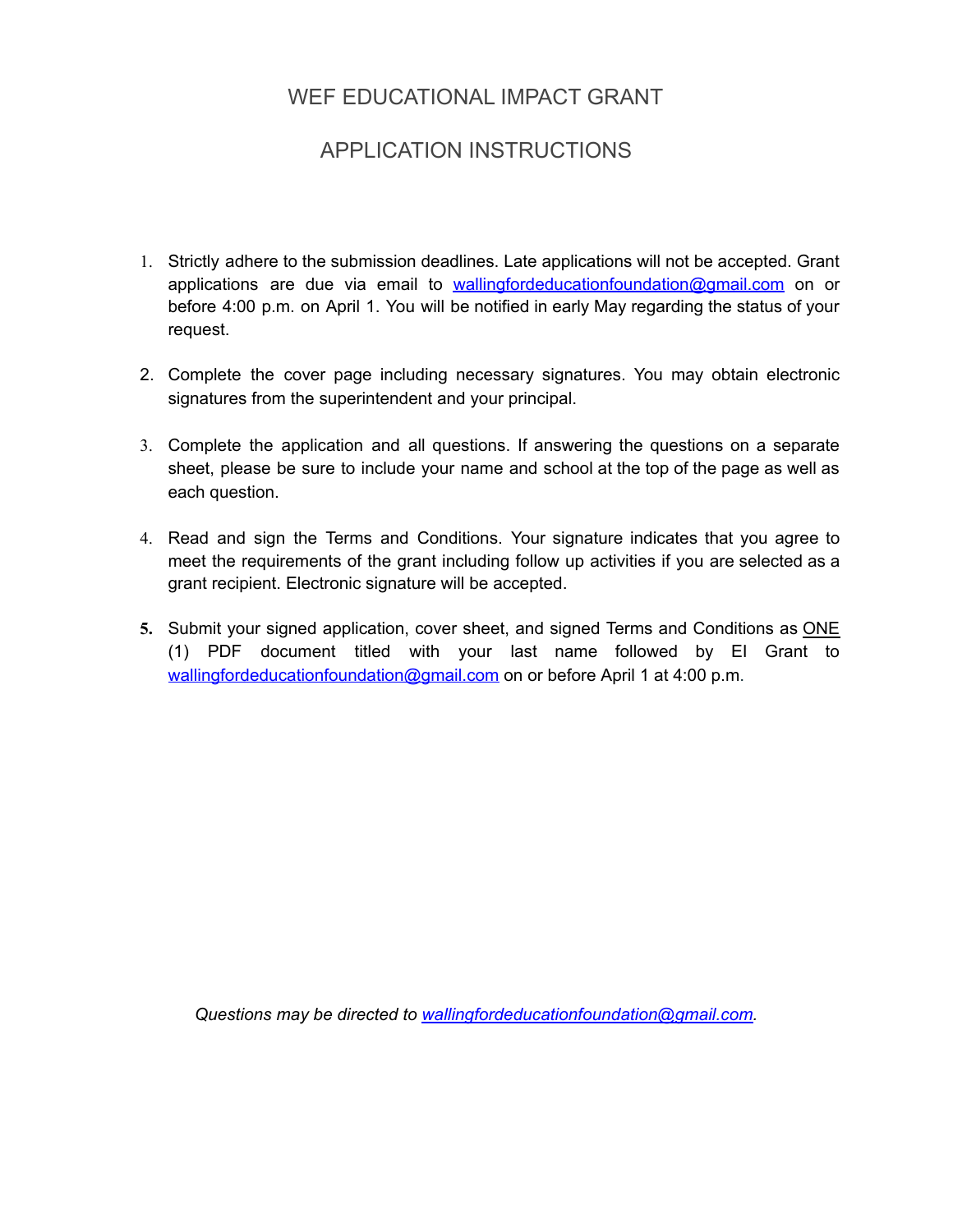Foundation Use Only: Grant Number \_\_\_\_\_\_\_\_ Total Request \$ \_\_\_\_\_\_\_\_\_ Total Awarded \$ School \_\_\_\_\_\_\_\_\_\_\_\_\_\_\_\_

# WEF Educational Impact Grant Application Cover Page

| Telephone Numbers: Day _________________________________Evening__________________                                                                                                                                              |                        |
|--------------------------------------------------------------------------------------------------------------------------------------------------------------------------------------------------------------------------------|------------------------|
| Project Site(s)/School(s): enterprise the contract of the contract of the contract of the contract of the contract of the contract of the contract of the contract of the contract of the contract of the contract of the cont |                        |
|                                                                                                                                                                                                                                |                        |
| Project Duration: Beginning Date: ____________________Ending Date: ________________________________                                                                                                                            |                        |
| Target Group: Number of Students: ___________________Number of Staff Members: ____________                                                                                                                                     |                        |
|                                                                                                                                                                                                                                |                        |
|                                                                                                                                                                                                                                |                        |
| Total cost of project \$______________________                                                                                                                                                                                 | Total grant request \$ |
|                                                                                                                                                                                                                                |                        |
|                                                                                                                                                                                                                                |                        |
|                                                                                                                                                                                                                                | Date: _________        |
|                                                                                                                                                                                                                                | Date:_________         |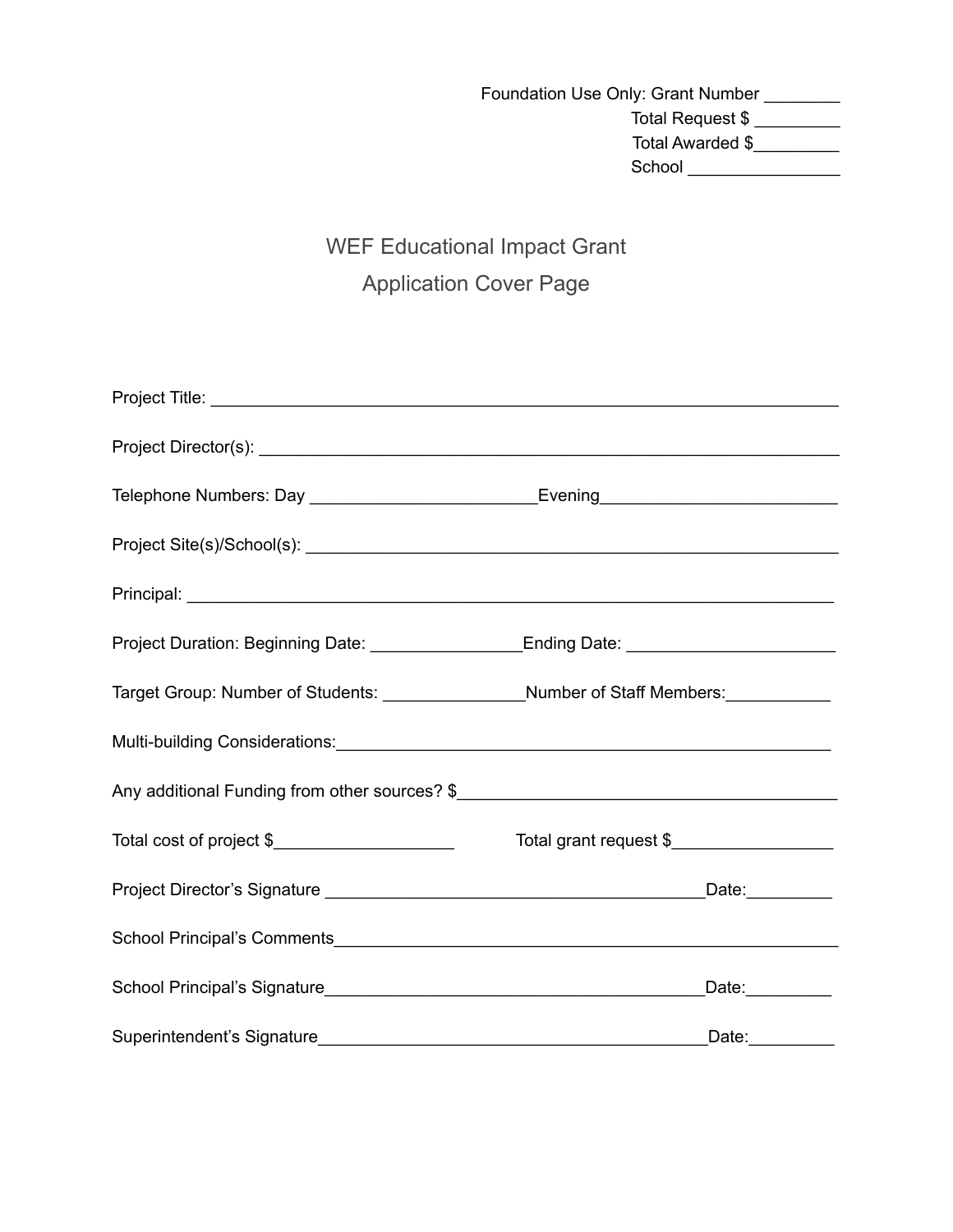### WEF Educational Impact Grant

## Application

| Date of Application: ___________________               |  |
|--------------------------------------------------------|--|
| Years Experience in the Education Field: _____________ |  |
| Years Experience in the Wallingford Public Schools:    |  |

Please answer all parts of the following questions completely.

- 1. In 250 words or less, provide a brief overview of your Educational Impact Project. Include a description of the current need that your project will address, what subjects will be encompassed in your project, and how student learning experiences will be enhanced.
- 2. Provide a bulleted list of the action steps required to implement your project and to see it to its completion. Include any steps that you have already taken.
- 3. Would the amount you are seeking for this grant fully fund your project? If not, what other sources will you be using?
- 4. Are any other staff members involved in this project? If yes, please list their names and roles as related to the project.
- 5. How will you assess this project's impact on student learning? When will the assessment take place?
- 6. Provide a bulleted list of the anticipated project expenses, including supplies.
- 7. Please indicate a timeline for completing the required WEF follow-up to your Educational Impact project (submitting documentation of actual expenses to WPS and WEF, creating a one to five -minute video, encouraging others to apply).

*Thank you for applying.*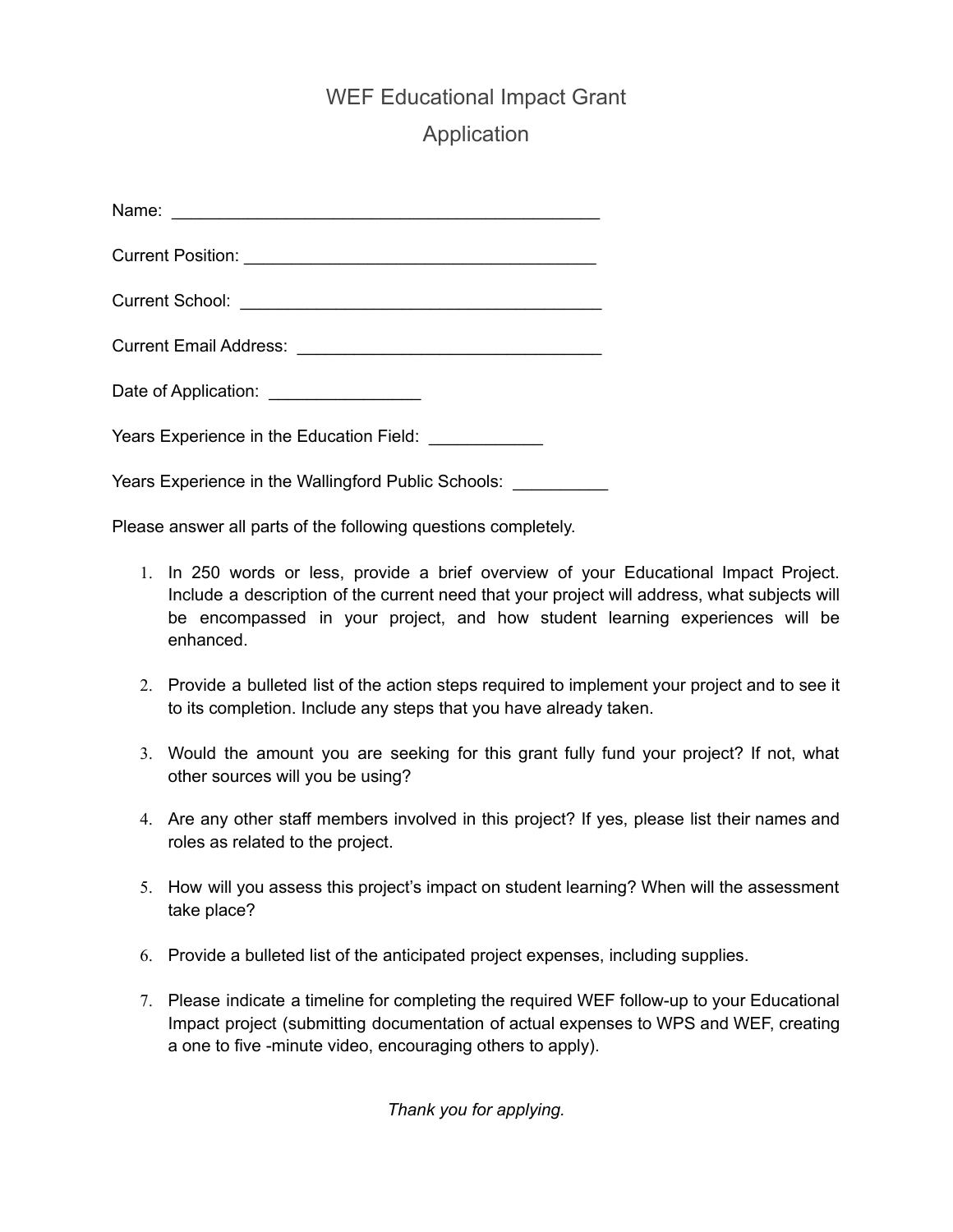# WEF Educational Impact Grant Terms and Conditions

#### **Acceptable Purposes for Grants Monies Awarded**

- Educational opportunities for students that are not available within current district budget constraints. These may be curricular or extra-curricular.
- New Initiatives that enhance the educational mission of the schools through collaborative partnerships with the community.
- Matching dollars when external grants require by the inclusion of local matching funds. Matching grant requests must be related to the above two areas of WEF funding.

### **Grant Deadlines**

Grant applications are due via email to [wallingfordeducationfoundation@gmail.com](mailto:wallingfordeducationfoundation@gmail.com) by 4:00 p.m. on April 1. Applications received after the deadline will not be considered for funding. Grant recipients will be notified of our decisions in May.

### **Responsibilities of WEF Educational Impact Grant Recipients**

Recipients of the WEF Educational Impact Grant agree to:

- Create a one to five-minute video for WEF use illustrating how the Education Impact Grant experience has enhanced student learning (due within 30 days of the end of the Educational Impact project).
- Submit a brief summary report, the form for which will be provided after the grant is awarded. These reports are due four weeks after the project is completed.
- Credit the WEF for funding your project in any publicity that should arise related to this grant.
- Make themselves available to share their project experience with interested Wallingford staff members.
- Encourage their colleagues to apply for future WEF Educational Impact Grants.
- Provide written documentation, including receipts, of all costs associated with the grant within 45 days of completion of the Educational Impact project.
- Allow their photograph to be used by the WEF for publicity purposes.

#### **Project Award Periods**

- Awarded funds will be available for use only during the project period referenced in the award letter, not to exceed one calendar year.
- Grant funds remaining at the end of an approved project period are to be returned with the final report to the WEF within four weeks of the project termination date.
- In unusual circumstances, the WEF may, at its discretion, extend the project period of an active grant in response to a written request signed by the school principal.